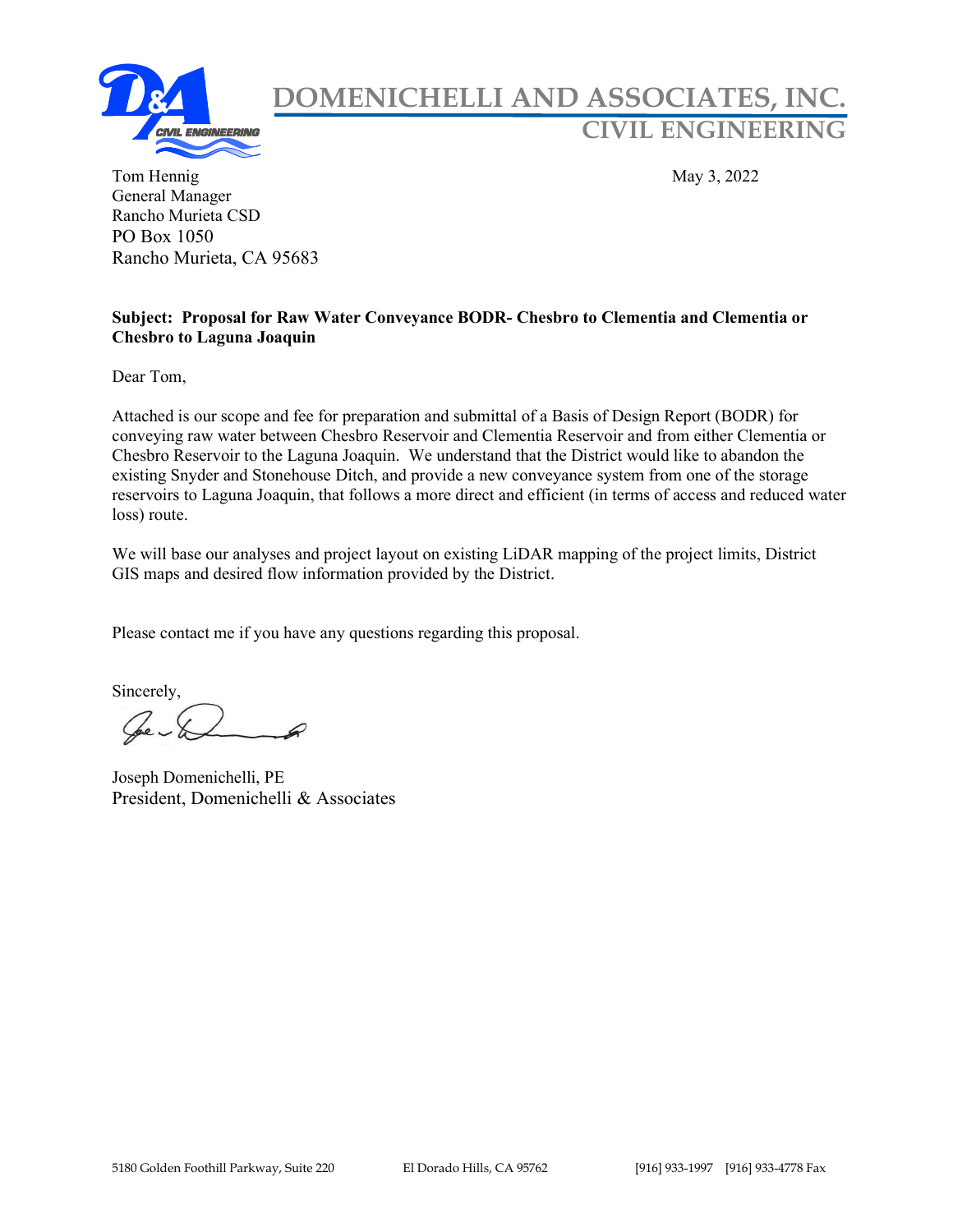

Rancho Murieta CSD Water Conveyance Options Raw Water Between Chesbro and Clementia and from Clementia or Chesbro to Laguna Joaquin Basis of Design Report (BODR) Proposal 5-3-22

### Scope of Services

#### Task 1 – Base Mapping and Gather Pertinent Information

Task 1A. Base Map of Study Area - D&A will download LiDAR generated topo files for Rancho Murieta and overlay the contours onto satellite map images for use in base mapping.

Task 1B. Review District Information- D&A will review District As-built and GIS information for extracting existing utilities and also consult with the District regarding desired flow to convey between the reservoirs and to Laguna Joaquin.

#### Task 2 – BODR Analysis & Report

Task 2A-Conveyance from Chesbro to Clemetia - For conveying flow from Chesbro to Clementia, we understand that there is an existing pipeline that currently connects to the two reservoirs. D&A will discuss the use of this connection with District staff, review as-built drawings and conduct a field investigation to confirm the size and configuration of the pipe connection between the two reservoirs. It is our understanding that the WTP supply comes from this same pipe and when water is allowed to flow from reservoir to reservoir, it starves the WTP of its supply.

2A.1 System Hydraulics and Pipeline Options - D&A will determine if modifications can be made to the existing system to allow the transfer of water between reservoirs while allowing the plant to receive what it needs. If an operable connecting pipeline cannot be constructed using the existing piping, a new pipeline alignment and profile will be established. The size of pipe will be determined based on desired flow rate and hydraulic profile considerations.

2A.2 Cost Estimate and Section Write Up- A cost estimate to construct an operable connection will be provided and a write up describing this project will be completed as a section of the BODR.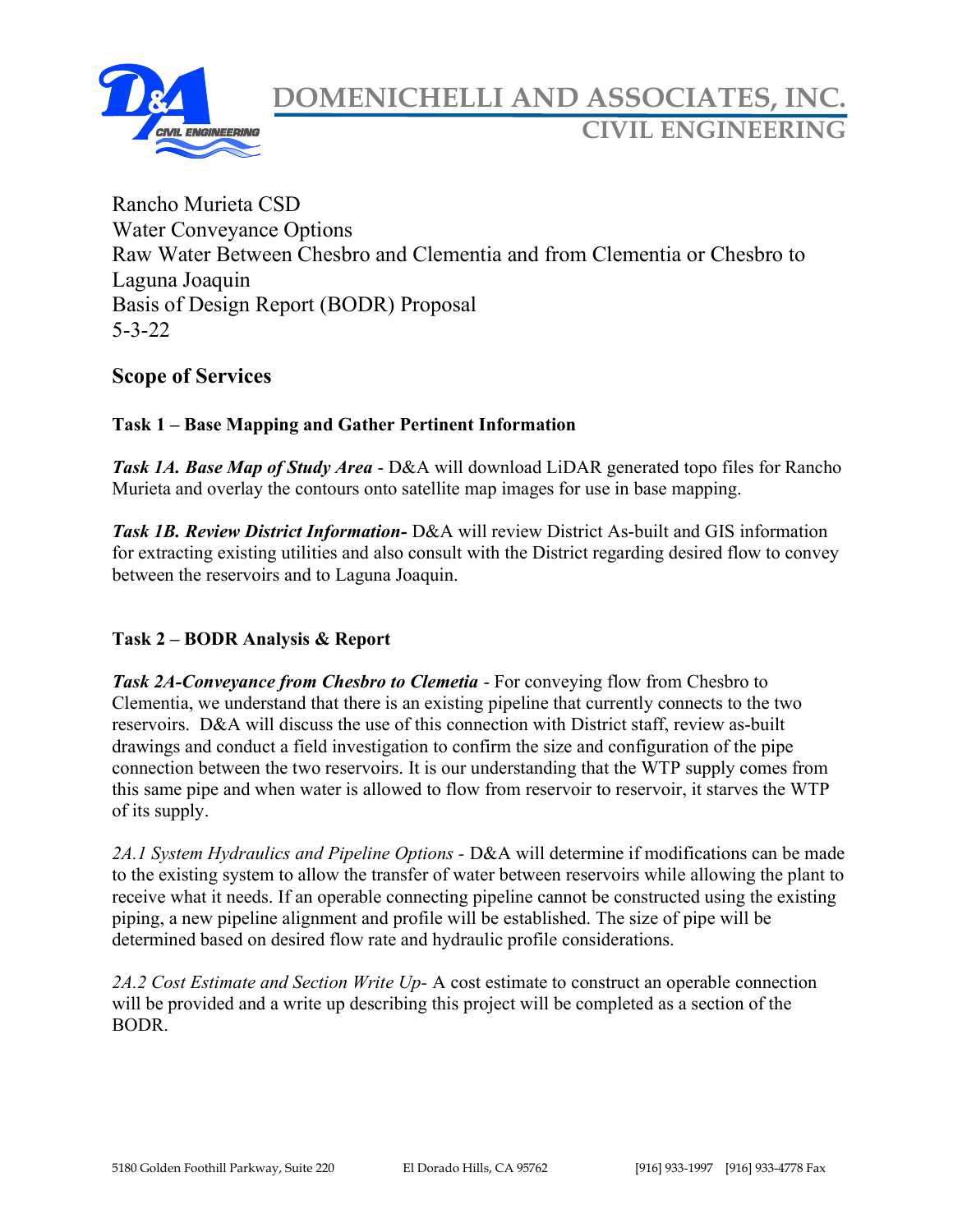

# DOMENICHELLI AND ASSOCIATES, INC. CIVIL ENGINEERING

Task 2B - Raw Water from Clementia or Chesboro to Laguna Joaquin (abandon Snyder & **Stonehouse Ditch)** - This conveyance will most likely be a pipeline to convey raw water from either Clementia or Chesbro Reservoirs to Laguna Joaquin through existing streets. A portion may be conveyed in existing drainage ditches leading to Laguna Joaquin, however, water loss through a ditch system would need to be accounted for.

2B.1 Determine Flow Requirements – From information gathered in Task 1B, D&A will determine volume and maximum flow rate required to maintain water quality of Laguna Joaquin and provide local irrigation needs.

2B.2 Determine Pipeline Alignment & Size - For the pipeline conveyance alternative, DA& will assess alignment options through existing streets and other right of way to convey the require flows. D&A will also review existing ditch topography to assess possibility of ditch usage along with the pipeline alternatives, including capacity of existing culverts and ditch flow losses.

2B.3-Cost Estimates and Section Write Up- This effort will include estimating construction costs for the various options to convey flow to Laguna Joaquin and a write up of the pros and cons for each option based on cost-benefits.

**Task 2C** - Prepare Draft & Final BODR – D&A will write up a draft report to summarize the findings from Tasks 1 through 2B. The report will also include a description of the preferred project, compile cost estimates for this project and prepare preliminary figures showing potential project alignments. A workshop review meeting will follow District review to go over comments and questions to be answered for the final BODR.

After the draft report review workshop, D&A will incorporate all comments to complete a final report for submittal to the District.

#### Deliverables:

- 1. Draft BODR PDF version and one hard copy of the draft report.
- 2. Final BODR PDF and three hard copies of the final report.

### Project Schedule

Based on the scope of service provided, we can complete the draft BODR within 8 weeks after notice to proceed. The final Report will be completed 3 weeks after receiving review comments from the District.